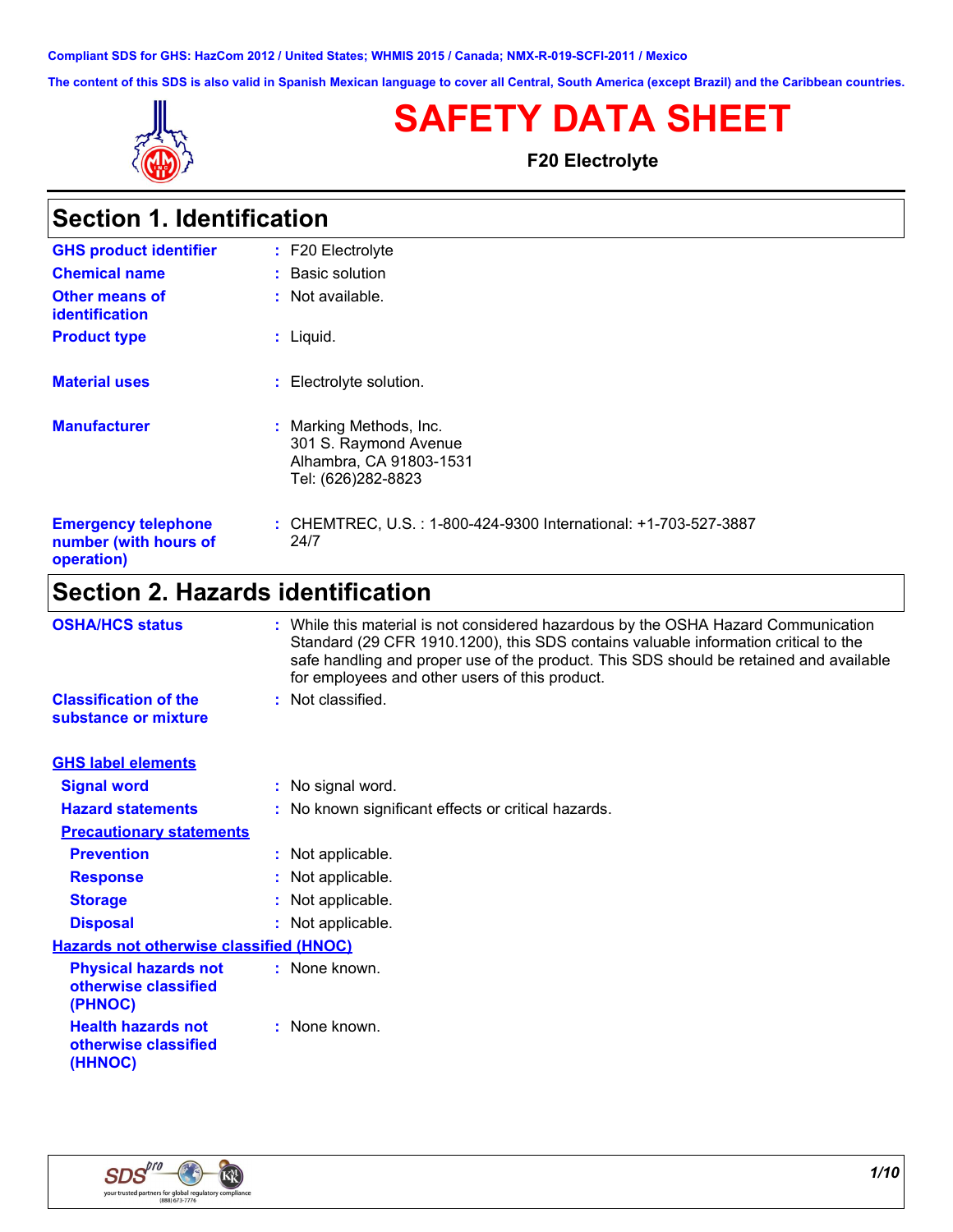# **Section 3. Composition/information on ingredients**

| Substance/mixture                | : Mixture          |
|----------------------------------|--------------------|
| <b>Chemical name</b>             | : Basic solution   |
| Other means of<br>identification | $:$ Not available. |

| <b>CAS number/other identifiers</b> |                   |
|-------------------------------------|-------------------|
| <b>CAS</b> number                   | : Not applicable. |
| <b>Product code</b>                 | $\pm$ F20         |
|                                     |                   |

 $\sim$  Sodium nitrate 1 - 5  $\sim$  7631-99-4  $\sim$  7631-99-4  $\sim$  7631-99-4  $\sim$  7631-99-4  $\sim$  7631-99-4  $\sim$ Sodium etasulfate 126-92-1 126-92-1 126-92-1 126-92-1 126-92-1 126-92-1 126-92-1 126-92-1 126-92-1 126-92-1 126-92-1 126-92-1 126-92-1 126-92-1 126-92-1 126-92-1 126-92-1 126-92-1 126-92-1 126-92-1 126-92-1 126-92-1 126-92 **Ingredient name % CAS number**

**Any concentration shown as a range is to protect confidentiality or is due to batch variation.**

**There are no additional ingredients present which, within the current knowledge of the supplier and in the concentrations applicable, are classified as hazardous to health or the environment and hence require reporting in this section.**

**Occupational exposure limits, if available, are listed in Section 8.**

# **Section 4. First aid measures**

### **Description of necessary first aid measures**

| <b>Eye contact</b>  | Immediately flush eyes with plenty of water, occasionally lifting the upper and lower<br>eyelids. Check for and remove any contact lenses. Get medical attention if irritation<br>occurs. |
|---------------------|-------------------------------------------------------------------------------------------------------------------------------------------------------------------------------------------|
| <b>Inhalation</b>   | : Move person to fresh air.                                                                                                                                                               |
| <b>Skin contact</b> | : Flush contaminated skin with plenty of water. Get medical attention if symptoms occur.                                                                                                  |
| <b>Ingestion</b>    | : Wash out mouth with water. Do not induce vomiting unless directed to do so by medical<br>personnel. Get medical attention if symptoms occur.                                            |

### **Most important symptoms/effects, acute and delayed**

| <b>Potential acute health effects</b> |                                                                                                                       |
|---------------------------------------|-----------------------------------------------------------------------------------------------------------------------|
| <b>Eye contact</b>                    | : No known significant effects or critical hazards.                                                                   |
| <b>Inhalation</b>                     | : Exposure to decomposition products may cause a health hazard. Serious effects may<br>be delayed following exposure. |
| <b>Skin contact</b>                   | : No known significant effects or critical hazards.                                                                   |
| <b>Ingestion</b>                      | : No known significant effects or critical hazards.                                                                   |
| <b>Over-exposure signs/symptoms</b>   |                                                                                                                       |
| <b>Eye contact</b>                    | : No known significant effects or critical hazards.                                                                   |
| <b>Inhalation</b>                     | : No known significant effects or critical hazards.                                                                   |
| <b>Skin contact</b>                   | : No known significant effects or critical hazards.                                                                   |
| <b>Ingestion</b>                      | : No known significant effects or critical hazards.                                                                   |
|                                       |                                                                                                                       |

#### **Indication of immediate medical attention and special treatment needed, if necessary**

| <b>Notes to physician</b>         | : Treat symptomatically.             |
|-----------------------------------|--------------------------------------|
| <b>Specific treatments</b>        | : No specific treatment.             |
| <b>Protection of first-aiders</b> | : No special protection is required. |

#### **See toxicological information (Section 11)**

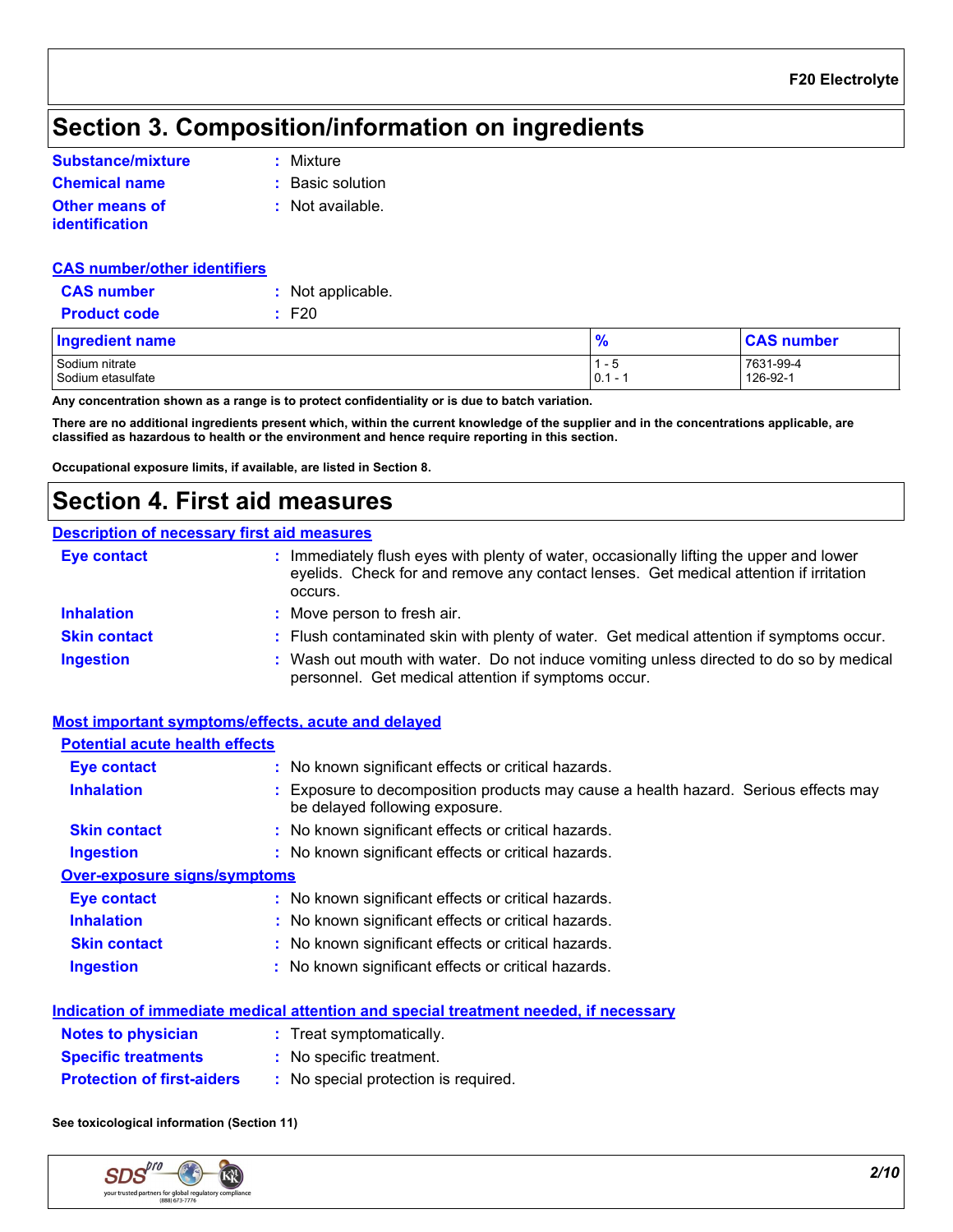# **Section 5. Fire-fighting measures**

| <b>Extinguishing media</b>                               |                                                                                                                                                                          |
|----------------------------------------------------------|--------------------------------------------------------------------------------------------------------------------------------------------------------------------------|
| <b>Suitable extinguishing</b><br>media                   | : Use an extinguishing agent suitable for the surrounding fire.                                                                                                          |
| <b>Unsuitable extinguishing</b><br>media                 | : None known.                                                                                                                                                            |
| <b>Specific hazards arising</b><br>from the chemical     | : No specific fire or explosion hazard.                                                                                                                                  |
| <b>Hazardous thermal</b><br>decomposition products       | : Decomposition products may include the following materials:<br>carbon dioxide<br>carbon monoxide<br>nitrogen oxides<br>sulfur oxides<br>metal oxide/oxides             |
| <b>Special protective actions</b><br>for fire-fighters   | : No special measures are required.                                                                                                                                      |
| <b>Special protective</b><br>equipment for fire-fighters | : Fire-fighters should wear appropriate protective equipment and self-contained breathing<br>apparatus (SCBA) with a full face-piece operated in positive pressure mode. |

## **Section 6. Accidental release measures**

**Environmental precautions Personal precautions, protective equipment and emergency procedures :** Avoid dispersal of spilled material and runoff and contact with soil, waterways, drains **:** Put on appropriate personal protective equipment. and sewers. Inform the relevant authorities if the product has caused environmental pollution (sewers, waterways, soil or air). **Methods and materials for containment and cleaning up For non-emergency personnel For emergency responders :** If specialized clothing is required to deal with the spillage, take note of any information in Section 8 on suitable and unsuitable materials. See also the information in "For nonemergency personnel". **Spill** Somman Supersequent entry into sewers, water courses, basements or confined areas. Wash spillages **seem** in into an effluent treatment plant or proceed as follows. Contain and collect spillage with non-combustible, absorbent material e.g. sand, earth, vermiculite or diatomaceous earth and place in container for disposal according to local regulations (see Section 13). Dispose of via a licensed waste disposal contractor. Note: see Section 1 for emergency contact information and Section 13 for waste disposal.

# **Section 7. Handling and storage**

### **Precautions for safe handling**

| <b>Protective measures</b>                       | : Put on appropriate personal protective equipment (see Section 8).                                                                                                                                                                                                    |
|--------------------------------------------------|------------------------------------------------------------------------------------------------------------------------------------------------------------------------------------------------------------------------------------------------------------------------|
| <b>Advice on general</b><br>occupational hygiene | : Eating, drinking and smoking should be prohibited in areas where this material is<br>handled, stored and processed. Workers should wash hands and face before eating,<br>drinking and smoking. See also Section 8 for additional information on hygiene<br>measures. |

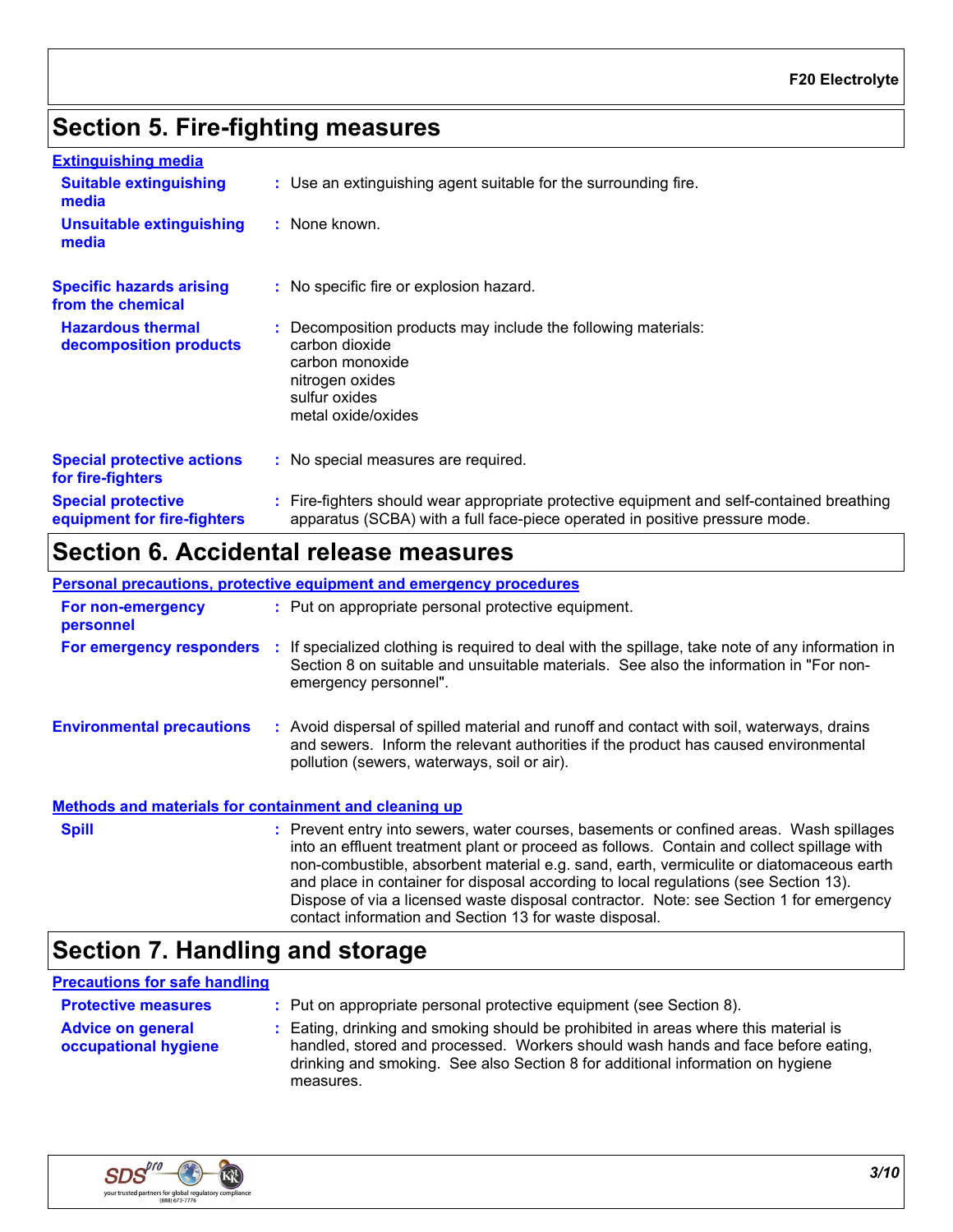# **Section 7. Handling and storage**

**Conditions for safe storage,** : Store in accordance with local regulations. Store in original container protected from **including any incompatibilities** direct sunlight in a dry, cool and well-ventilated area, away from incompatible materials (see Section 10) and food and drink. Keep container tightly closed and sealed until ready for use. Containers that have been opened must be carefully resealed and kept upright to prevent leakage. Do not store in unlabeled containers. Use appropriate containment to avoid environmental contamination.

## **Section 8. Exposure controls/personal protection**

| <b>Control parameters</b>                        |                                                                                                                                                                                                                                                               |
|--------------------------------------------------|---------------------------------------------------------------------------------------------------------------------------------------------------------------------------------------------------------------------------------------------------------------|
| <b>United States</b>                             |                                                                                                                                                                                                                                                               |
| <b>Occupational exposure limits</b>              |                                                                                                                                                                                                                                                               |
| None.                                            |                                                                                                                                                                                                                                                               |
| <b>Canada</b>                                    |                                                                                                                                                                                                                                                               |
| <b>Occupational exposure limits</b>              |                                                                                                                                                                                                                                                               |
| None.                                            |                                                                                                                                                                                                                                                               |
| <b>Mexico</b>                                    |                                                                                                                                                                                                                                                               |
| None.                                            |                                                                                                                                                                                                                                                               |
| <b>Appropriate engineering</b><br>controls       | : Good general ventilation should be sufficient to control worker exposure to airborne<br>contaminants.                                                                                                                                                       |
| <b>Environmental exposure</b><br><b>controls</b> | : Emissions from ventilation or work process equipment should be checked to ensure<br>they comply with the requirements of environmental protection legislation.                                                                                              |
| <b>Individual protection measures</b>            |                                                                                                                                                                                                                                                               |
| <b>Hygiene measures</b>                          | : Wash hands, forearms and face thoroughly after handling chemical products, before<br>eating, smoking and using the lavatory and at the end of the working period. Ensure<br>that eyewash stations and safety showers are close to the workstation location. |
| <b>Eye/face protection</b>                       | Safety eyewear complying with an approved standard should be used when a risk<br>assessment indicates this is necessary to avoid exposure to liquid splashes, mists,<br>gases or dusts.                                                                       |
| <b>Skin protection</b>                           |                                                                                                                                                                                                                                                               |
| <b>Hand protection</b>                           | : Chemical-resistant, impervious gloves complying with an approved standard should be<br>worn at all times when handling chemical products if a risk assessment indicates this is<br>necessary.                                                               |
| <b>Body protection</b>                           | : Personal protective equipment for the body should be selected based on the task being<br>performed and the risks involved and should be approved by a specialist before<br>handling this product.                                                           |
| <b>Other skin protection</b>                     | : Appropriate footwear and any additional skin protection measures should be selected<br>based on the task being performed and the risks involved and should be approved by a<br>specialist before handling this product.                                     |
| <b>Respiratory protection</b>                    | : Not required under normal conditions of use. Respirator selection must be based on<br>known or anticipated exposure levels, the hazards of the product and the safe working<br>limits of the selected respirator.                                           |

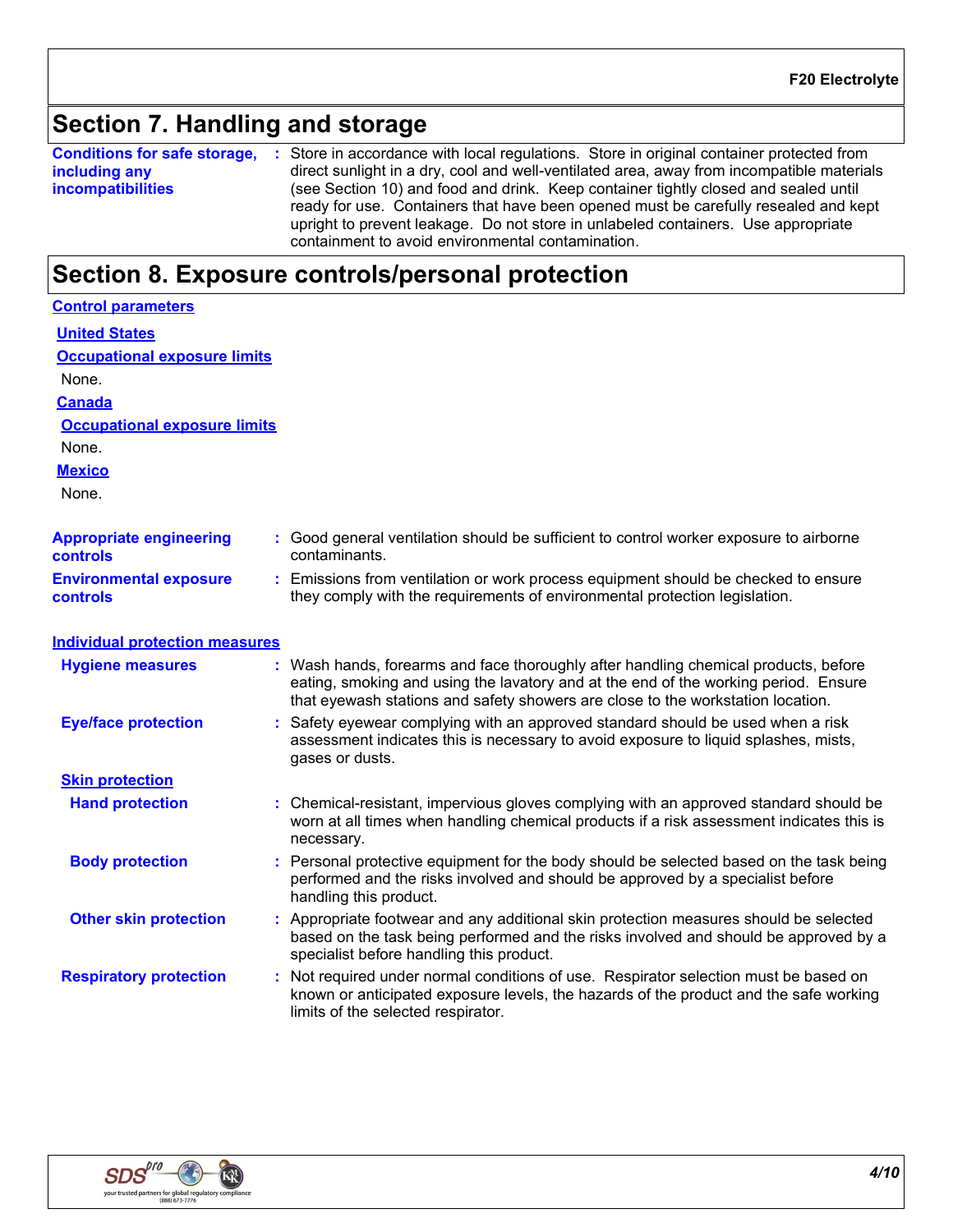# **Section 9. Physical and chemical properties**

### **Appearance**

| <b>Physical state</b>                             | $:$ Liquid.                          |
|---------------------------------------------------|--------------------------------------|
| <b>Color</b>                                      | : Clear.                             |
| Odor                                              | $:$ Not available.                   |
| <b>Odor threshold</b>                             | : Not available.                     |
| pH                                                | : 8 to 8.5                           |
| <b>Melting point</b>                              | : $0^{\circ}$ C (32 $^{\circ}$ F)    |
| <b>Boiling point</b>                              | : $100^{\circ}$ C (212 $^{\circ}$ F) |
| <b>Flash point</b>                                | : Not available.                     |
| <b>Evaporation rate</b>                           | : Not available.                     |
| <b>Flammability (solid, gas)</b>                  | : Not available.                     |
| Lower and upper explosive<br>(flammable) limits   | : Not available.                     |
| <b>Vapor pressure</b>                             | : Not available.                     |
| <b>Vapor density</b>                              | : $>1$ [Air = 1]                     |
| <b>Relative density</b>                           | : 1.04                               |
| <b>Solubility</b>                                 | : Miscible in water.                 |
| <b>Partition coefficient: n-</b><br>octanol/water | : Not available.                     |
| <b>Auto-ignition temperature</b>                  | : Not available.                     |
| <b>Decomposition temperature</b>                  | : Not available.                     |
| <b>Viscosity</b>                                  | : Not available.                     |
| <b>Volatility</b>                                 | $: 0\%$ (v/v)                        |
| VOC (w/w)                                         | $: 1\%$ (w/w)                        |

# **Section 10. Stability and reactivity**

| <b>Reactivity</b>                            | : No specific test data related to reactivity available for this product or its ingredients.                                                                                                                   |
|----------------------------------------------|----------------------------------------------------------------------------------------------------------------------------------------------------------------------------------------------------------------|
| <b>Chemical stability</b>                    | : The product is stable.                                                                                                                                                                                       |
| <b>Possibility of hazardous</b><br>reactions | : Under normal conditions of storage and use, hazardous reactions will not occur.                                                                                                                              |
| <b>Conditions to avoid</b>                   | : No specific data.                                                                                                                                                                                            |
| <b>Incompatible materials</b>                | : Reactive or incompatible with the following materials: oxidizing materials, reducing<br>materials, organic materials and acids.<br>Slightly reactive or incompatible with the following materials: moisture. |
| <b>Hazardous decomposition</b><br>products   | : Under normal conditions of storage and use, hazardous decomposition products should<br>not be produced.                                                                                                      |

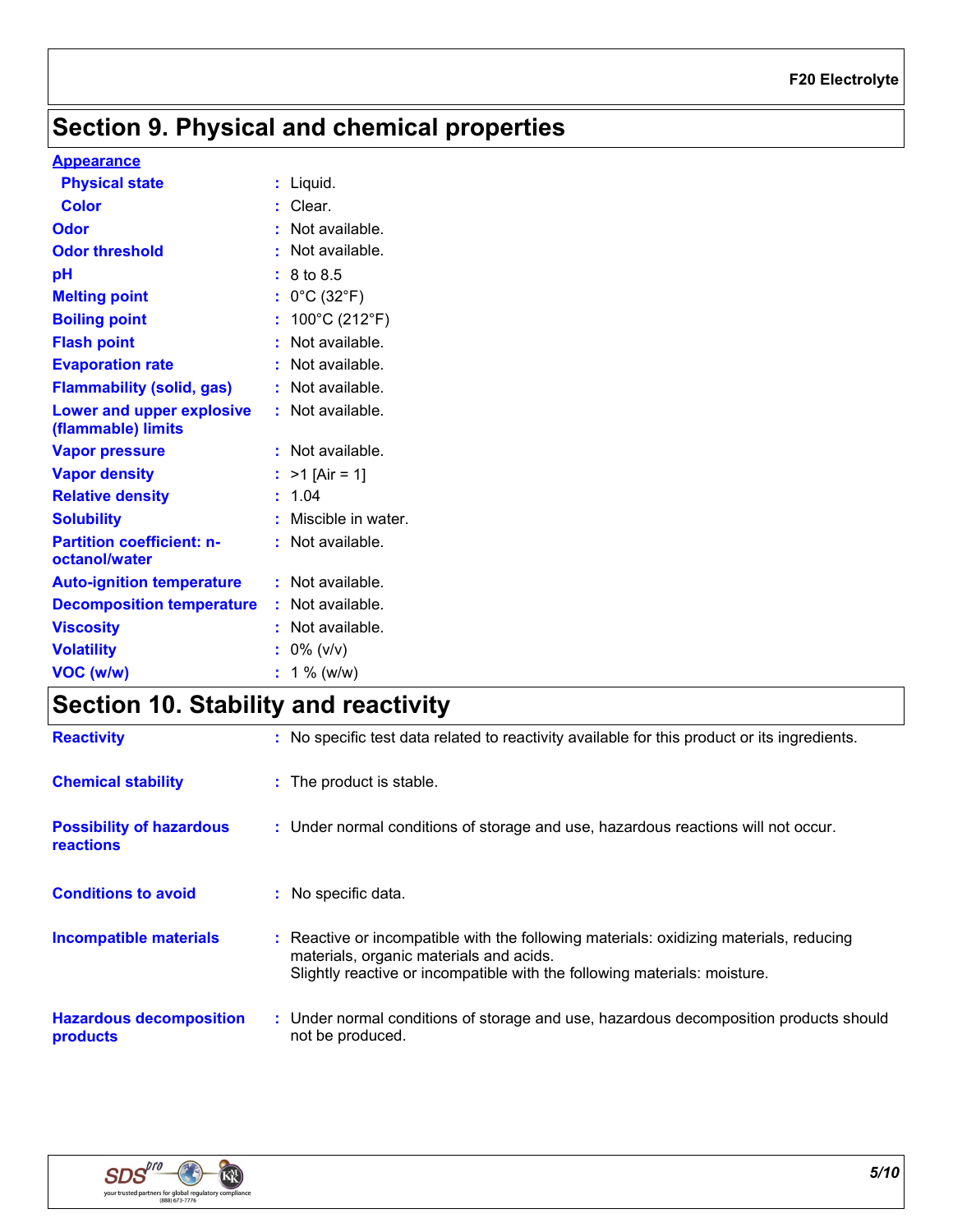# **Section 11. Toxicological information**

### **Information on toxicological effects**

### **Acute toxicity**

| <b>Product/ingredient name</b> | <b>Result</b> | <b>Species</b> | <b>Dose</b> | <b>Exposure</b> |
|--------------------------------|---------------|----------------|-------------|-----------------|
| Sodium nitrate                 | LD50 Oral     | Rat            | 1267 mg/kg  |                 |
| Sodium etasulfate              | LD50 Oral     | Rat            | 4 g/kg      |                 |

### **Irritation/Corrosion**

| <b>Product/ingredient name</b> | <b>Result</b>            | <b>Species</b> | <b>Score</b> | <b>Exposure</b> | <b>Observation</b> |
|--------------------------------|--------------------------|----------------|--------------|-----------------|--------------------|
| Sodium etasulfate              | l Eves - Mild irritant   | Rabbit         |              | $250 \mu g$     |                    |
|                                | Skin - Moderate irritant | Rabbit         |              | 500 mg          |                    |

### **Sensitization**

There is no data available.

## **Carcinogenicity**

### **Classification**

### **Specific target organ toxicity (single exposure)**

There is no data available.

### **Specific target organ toxicity (repeated exposure)**

There is no data available.

### **Aspiration hazard**

There is no data available.

| <b>Information on the likely</b><br>routes of exposure | : Dermal contact. Eye contact. Inhalation. Ingestion.                                                                 |
|--------------------------------------------------------|-----------------------------------------------------------------------------------------------------------------------|
| <b>Potential acute health effects</b>                  |                                                                                                                       |
| <b>Eye contact</b>                                     | : No known significant effects or critical hazards.                                                                   |
| <b>Inhalation</b>                                      | : Exposure to decomposition products may cause a health hazard. Serious effects may<br>be delayed following exposure. |
| <b>Skin contact</b>                                    | : No known significant effects or critical hazards.                                                                   |
| <b>Ingestion</b>                                       | : No known significant effects or critical hazards.                                                                   |

## **Symptoms related to the physical, chemical and toxicological characteristics**

| Eye contact         | : No known significant effects or critical hazards. |
|---------------------|-----------------------------------------------------|
| <b>Inhalation</b>   | : No known significant effects or critical hazards. |
| <b>Skin contact</b> | : No known significant effects or critical hazards. |
| <b>Ingestion</b>    | : No known significant effects or critical hazards. |

|                                              | Delayed and immediate effects and also chronic effects from short and long term exposure |
|----------------------------------------------|------------------------------------------------------------------------------------------|
| <b>Short term exposure</b>                   |                                                                                          |
| <b>Potential immediate</b><br><b>effects</b> | : No known significant effects or critical hazards.                                      |
| <b>Potential delayed effects</b>             | : No known significant effects or critical hazards.                                      |
| <b>Long term exposure</b>                    |                                                                                          |

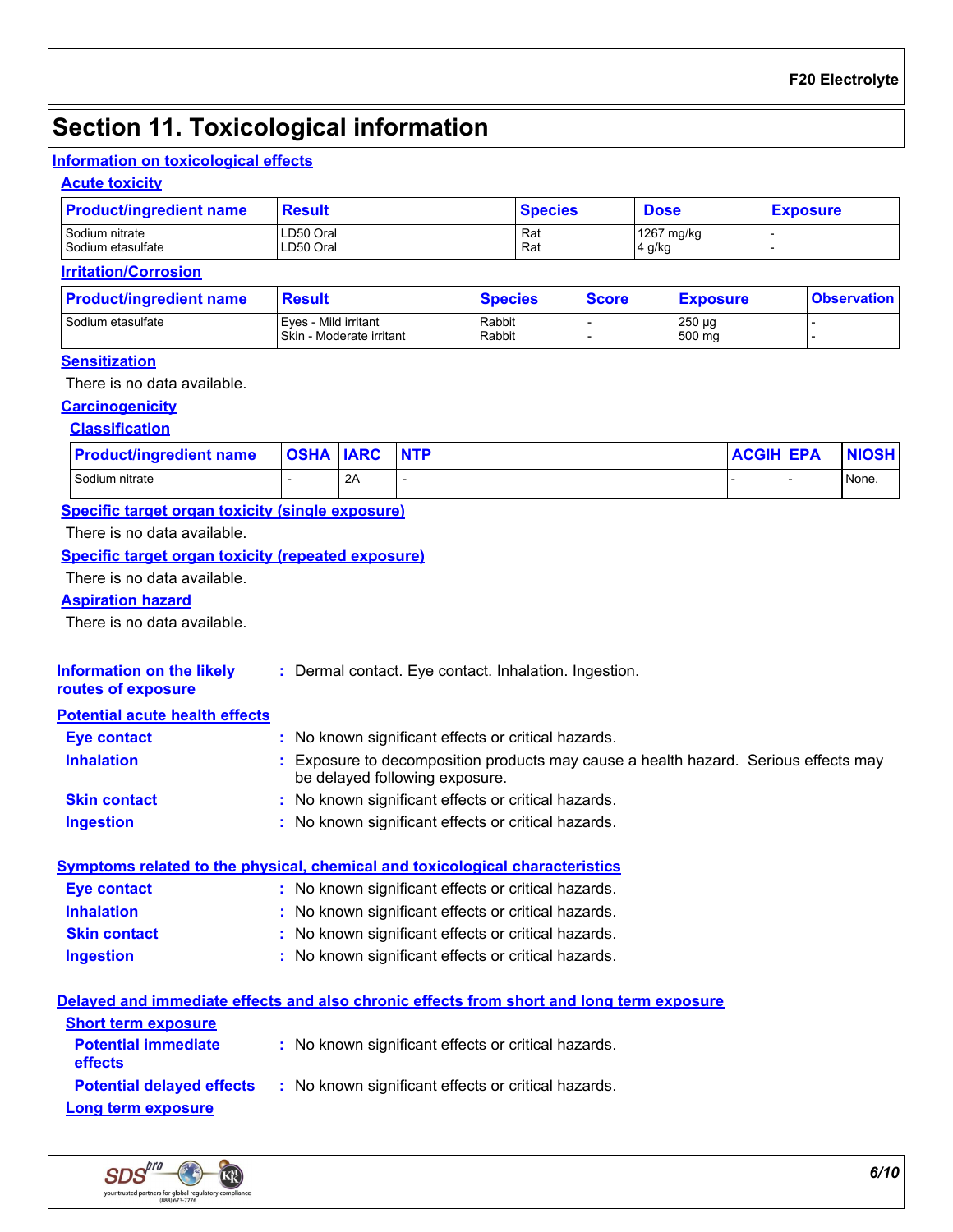# **Section 11. Toxicological information**

| <b>Potential immediate</b><br>effects   | : No known significant effects or critical hazards. |  |
|-----------------------------------------|-----------------------------------------------------|--|
| <b>Potential delayed effects</b>        | : No known significant effects or critical hazards. |  |
| <b>Potential chronic health effects</b> |                                                     |  |
| <b>General</b>                          | : No known significant effects or critical hazards. |  |
| <b>Carcinogenicity</b>                  | : No known significant effects or critical hazards. |  |
| <b>Mutagenicity</b>                     | : No known significant effects or critical hazards. |  |
| <b>Teratogenicity</b>                   | : No known significant effects or critical hazards. |  |
| <b>Developmental effects</b>            | : No known significant effects or critical hazards. |  |
| <b>Fertility effects</b>                | : No known significant effects or critical hazards. |  |

### **Numerical measures of toxicity**

#### **Acute toxicity estimates**

| <b>Route</b> | <b>ATE value</b> |
|--------------|------------------|
| Oral         | 22041 mg/kg      |

# **Section 12. Ecological information**

#### **Toxicity**

| <b>Product/ingredient name</b> | <b>Result</b>                     | <b>Species</b>                         | <b>Exposure</b> |
|--------------------------------|-----------------------------------|----------------------------------------|-----------------|
| I Sodium nitrate               | Acute EC50 522 mg/L Fresh water   | <b>Fish - Pimephales promelas</b>      | 96 hours        |
|                                | Acute LC50 161 mg/L Fresh water   | Crustaceans - Hyalella azteca - Adult  | 48 hours        |
|                                | Acute LC50 323 mg/L Fresh water   | Daphnia - Daphnia magna - Neonate      | 48 hours        |
|                                | Chronic NOEC 1.6 mg/L Fresh water | Fish - Coregonus clupeaformis - Embryo | $120$ days      |

### **Persistence and degradability**

There is no data available.

#### **Bioaccumulative potential**

| There is no data available.                             |                                          |
|---------------------------------------------------------|------------------------------------------|
| <b>Mobility in soil</b>                                 |                                          |
| <b>Soil/water partition</b><br><b>coefficient (Koc)</b> | $\therefore$ There is no data available. |

**Other adverse effects** : No known significant effects or critical hazards.

# **Section 13. Disposal considerations**

The generation of waste should be avoided or minimized wherever possible. Disposal of this product, solutions and any by-products should comply with the requirements of environmental protection and waste disposal legislation and any regional local authority requirements. Dispose of surplus and non-recyclable products via a licensed waste disposal contractor. Waste should not be disposed of untreated to the sewer unless fully compliant with the requirements of all authorities with jurisdiction. Waste packaging should be recycled. Incineration or landfill should only be considered when recycling is not feasible. This material and its container must be disposed of in a safe way. Empty containers or liners may retain some product residues. Avoid dispersal of spilled material and runoff and contact with soil, waterways, drains and sewers. **Disposal methods :**

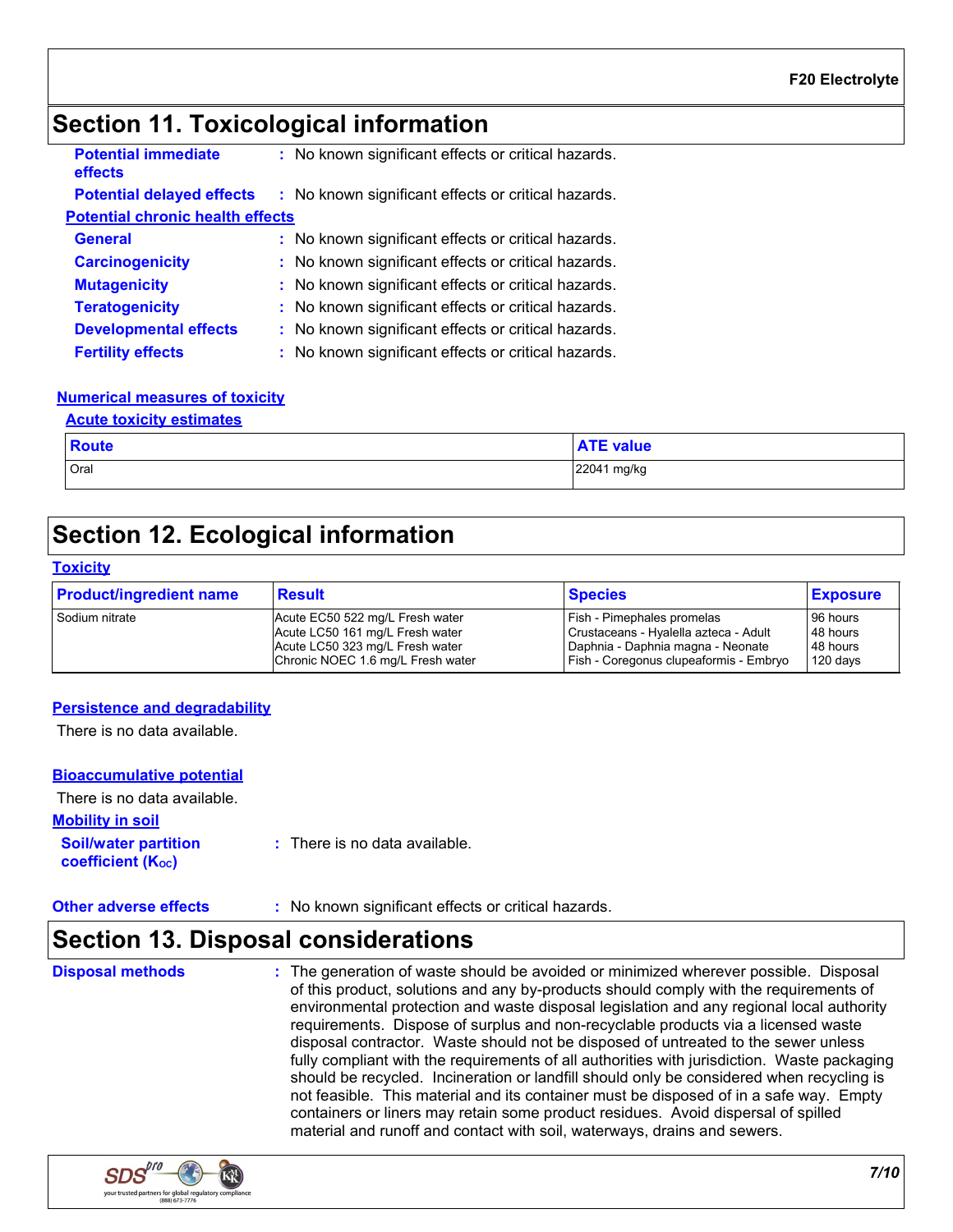# **Section 14. Transport information**

|                                      | <b>DOT</b>     | <b>TDG / NOM-003-SCT</b> | <b>IMDG</b>    | <b>IATA</b>    |
|--------------------------------------|----------------|--------------------------|----------------|----------------|
| <b>UN number</b>                     | Not regulated. | Not regulated.           | Not regulated. | Not regulated. |
| <b>UN proper</b><br>shipping name    |                |                          |                |                |
| <b>Transport</b><br>hazard class(es) |                |                          |                |                |
| <b>Packing group</b>                 |                |                          |                |                |
| <b>Environmental</b><br>hazards      | No.            | No.                      | No.            | No.            |
| <b>Additional</b><br>information     |                |                          |                |                |

**AERG :** Not applicable.

**Special precautions for user Transport within user's premises:** always transport in closed containers that are **:** upright and secure. Ensure that persons transporting the product know what to do in the event of an accident or spillage.

**Transport in bulk according :** Not available. **to Annex II of MARPOL 73/78 and the IBC Code**

# **Section 15. Regulatory information**

| <b>U.S. Federal regulations</b>                                                   | : United States inventory (TSCA 8b): All components are listed or exempted. |
|-----------------------------------------------------------------------------------|-----------------------------------------------------------------------------|
| <b>Clean Air Act Section 112</b><br>(b) Hazardous Air<br><b>Pollutants (HAPS)</b> | : Not listed                                                                |
| <b>Clean Air Act Section 602</b><br><b>Class I Substances</b>                     | : Not listed                                                                |
| <b>Clean Air Act Section 602</b><br><b>Class II Substances</b>                    | : Not listed                                                                |
| <b>DEA List I Chemicals</b><br>(Precursor Chemicals)                              | : Not listed                                                                |
| <b>DEA List I Chemicals</b><br>(Precursor Chemicals)                              | : Not listed                                                                |
| <b>SARA 302/304</b>                                                               |                                                                             |
| <b>Composition/information on ingredients</b>                                     |                                                                             |
| No products were found.                                                           |                                                                             |
| <b>SARA 304 RQ</b>                                                                | : Not applicable.                                                           |
| <b>SARA 311/312</b>                                                               |                                                                             |
| <b>Classification</b>                                                             | : Not applicable.                                                           |
| <b>Composition/information on ingredients</b>                                     |                                                                             |
|                                                                                   |                                                                             |

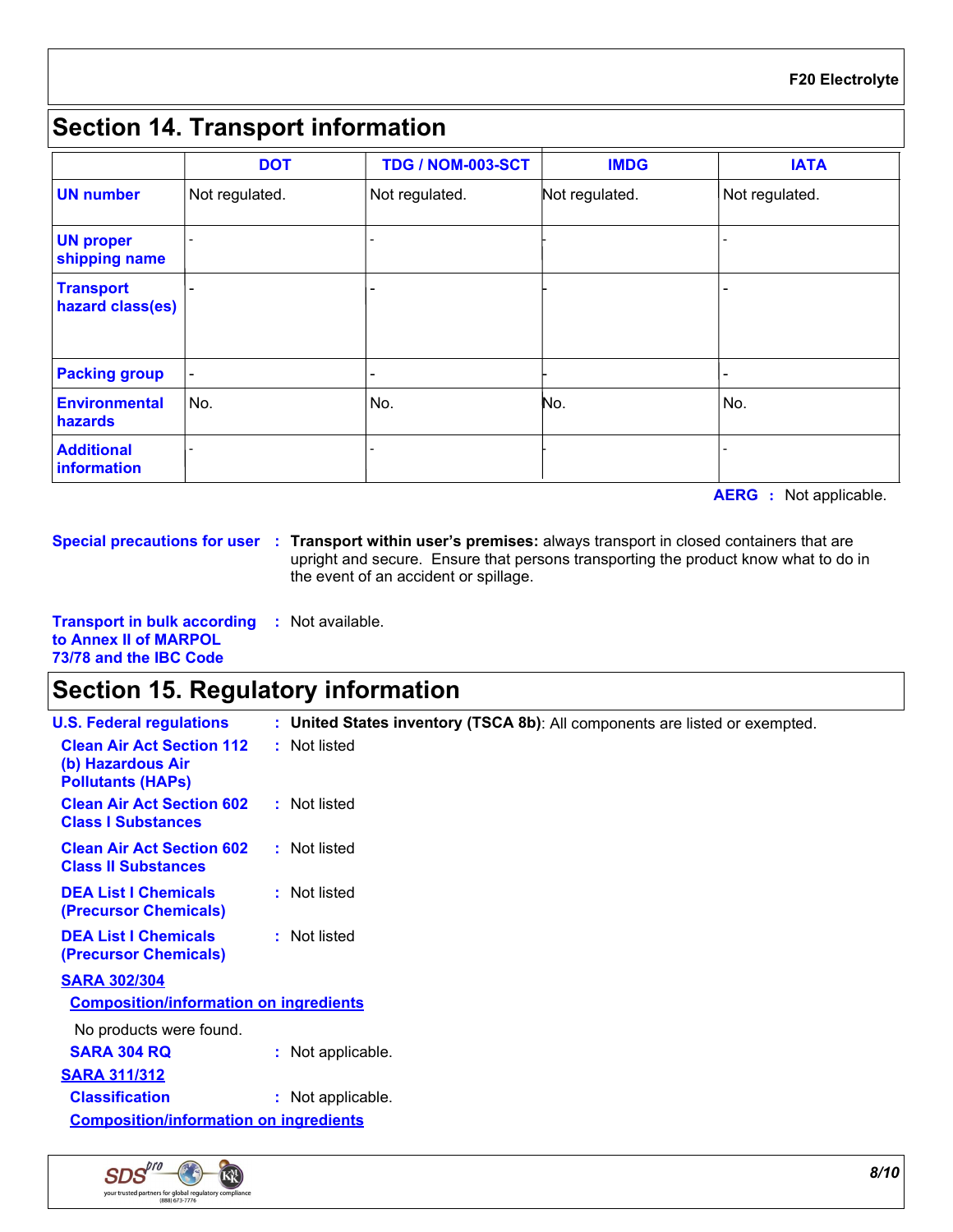# **Section 15. Regulatory information**

| <b>Name</b>       | $\frac{9}{6}$ | <b>Fire</b> | <b>Sudden</b><br>hazard release of<br><b>pressure</b> | <b>Reactive</b> | Immediate<br>(acute)<br>health<br>hazard | <b>Delayed</b><br>(chronic)<br>health<br>hazard |
|-------------------|---------------|-------------|-------------------------------------------------------|-----------------|------------------------------------------|-------------------------------------------------|
| Sodium nitrate    | - 5           | Yes.        | No.                                                   | No.             | Yes.                                     | Yes.                                            |
| Sodium etasulfate | $0.1 - 1$     | No.         | No.                                                   | No.             | Yes.                                     | No.                                             |

#### **SARA 313**

|                              | <b>Product name</b> | <b>CAS number</b> | $\frac{9}{6}$ |
|------------------------------|---------------------|-------------------|---------------|
| <b>Form R - Reporting</b>    | Potassium nitrate   | 7757-79-1         | - 5           |
| <b>requirements</b>          | Sodium nitrate      | 7631-99-4         | $-5$          |
| <b>Supplier notification</b> | Potassium nitrate   | 7757-79-1         | - 5           |
|                              | Sodium nitrate      | 7631-99-4         | - 5           |

SARA 313 notifications must not be detached from the SDS and any copying and redistribution of the SDS shall include copying and redistribution of the notice attached to copies of the SDS subsequently redistributed.

### **Massachusetts : State regulations**

| : The following components are listed: Potassium nitrate; Sodium nitrate |  |
|--------------------------------------------------------------------------|--|
|--------------------------------------------------------------------------|--|

- **New York :** None of the components are listed.
- **New Jersey :** The following components are listed: Potassium nitrate
- **Pennsylvania 19. Institute 1:** The following components are listed: Potassium nitrate; Sodium nitrate
- **California Prop. 65**

No products were found.

### **Canada**

| <b>Canadian lists</b>        |                                                                          |
|------------------------------|--------------------------------------------------------------------------|
| <b>Canadian NPRI</b>         | : The following components are listed: Potassium nitrate; Sodium nitrate |
| <b>CEPA Toxic substances</b> | : None of the components are listed.                                     |
| <b>Canada inventory</b>      | : All components are listed or exempted.                                 |
| <b>International lists</b>   |                                                                          |
| <b>National inventory</b>    |                                                                          |
| <b>Australia</b>             | : All components are listed or exempted.                                 |
| <b>China</b>                 | : All components are listed or exempted.                                 |
| <b>Europe</b>                | : All components are listed or exempted.                                 |
| <b>Japan</b>                 | : All components are listed or exempted.                                 |
| <b>Malaysia</b>              | : Not determined.                                                        |
| <b>New Zealand</b>           | : All components are listed or exempted.                                 |
| <b>Philippines</b>           | : All components are listed or exempted.                                 |
| <b>Republic of Korea</b>     | : All components are listed or exempted.                                 |
| <b>Taiwan</b>                | : Not determined.                                                        |